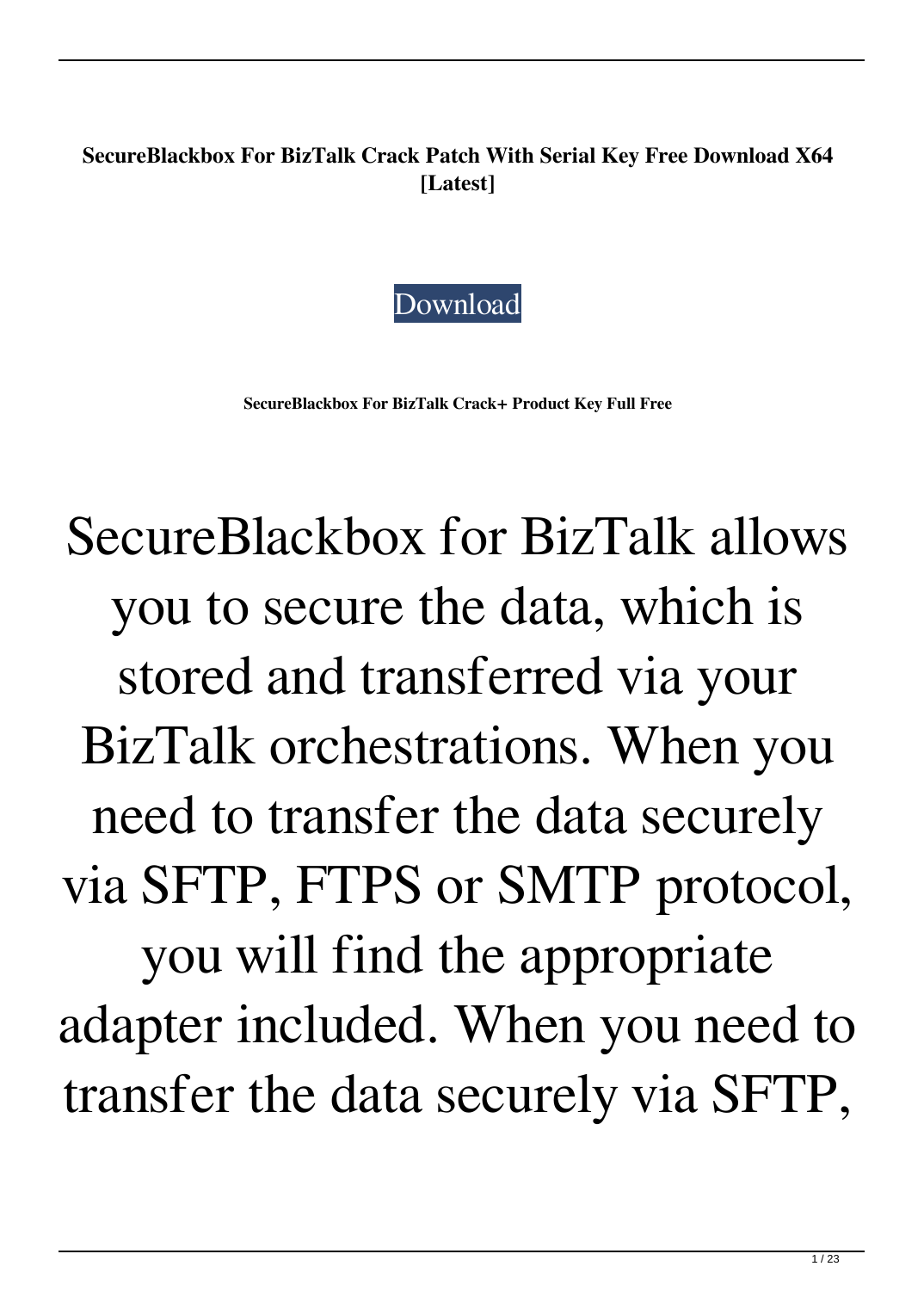FTPS or SMTP protocol, with you SecureBlackbox for BizTalk will find the appropriate adapter included. PGP, PKI, PDF, XML pipelines let you perform various cryptographic operations such as encryption, decryption, digital signing (including timestamping) and signature verification on your data. MIME pipeline with security enhancements (S/MIME and PGP/MIME) allows you to easily send e-mail from BizTalk. SecureBlackbox for BizTalk - Free Download SecureBlackbox for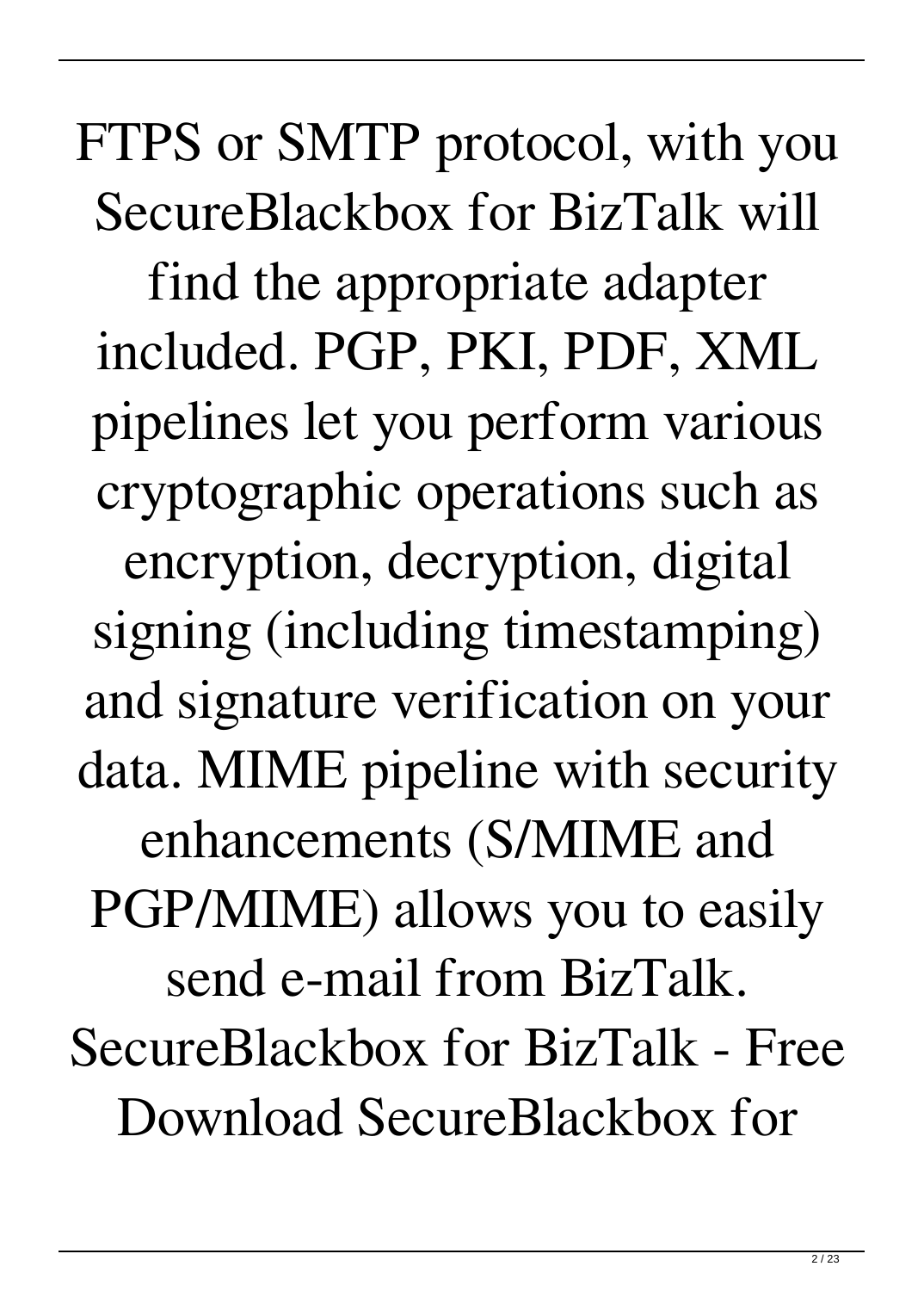BizTalk is distributed as a single executable installer file. So, it installs quickly and easily on your system. It is an easy to use security tool for enhancing the security of the data and processes in the BizTalk environment. It allows you to perform various security operations such as encryption, decryption, digital signing (including timestamping) and signature verification on your data, which is stored and transferred via your BizTalk orchestrations. SecureBlackbox for BizTalk can be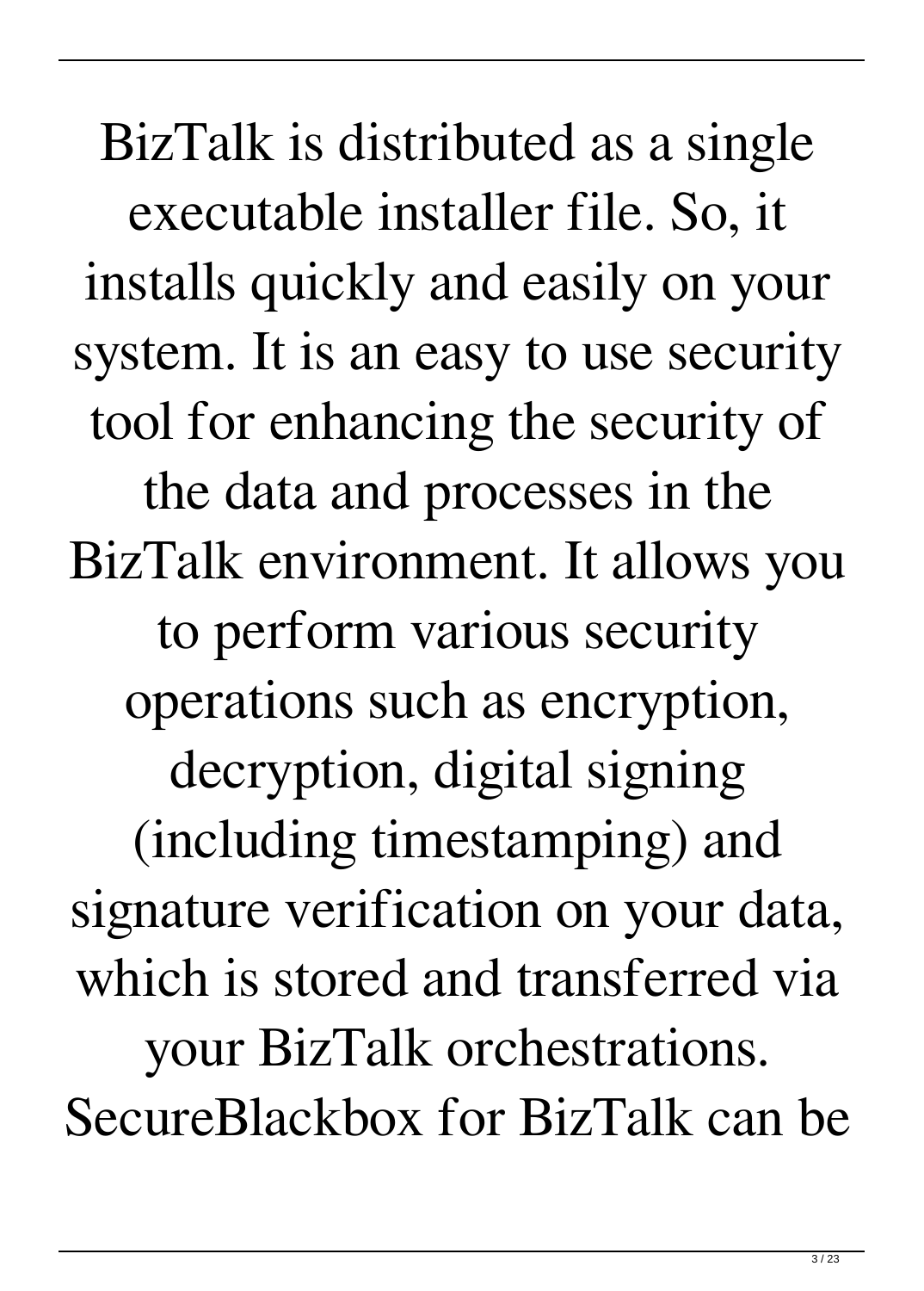used with any BizTalk server version. The company has also built in features, which allow you to configure the policy for required agents, administrators and nonadministrators users.

SecureBlackbox for BizTalk will ensure that the administrators will be able to securely access data and processes when they have an access to the system configuration.

However, to protect the data and processes, non-administrators will not be able to access them. With SecureBlackbox for BizTalk, you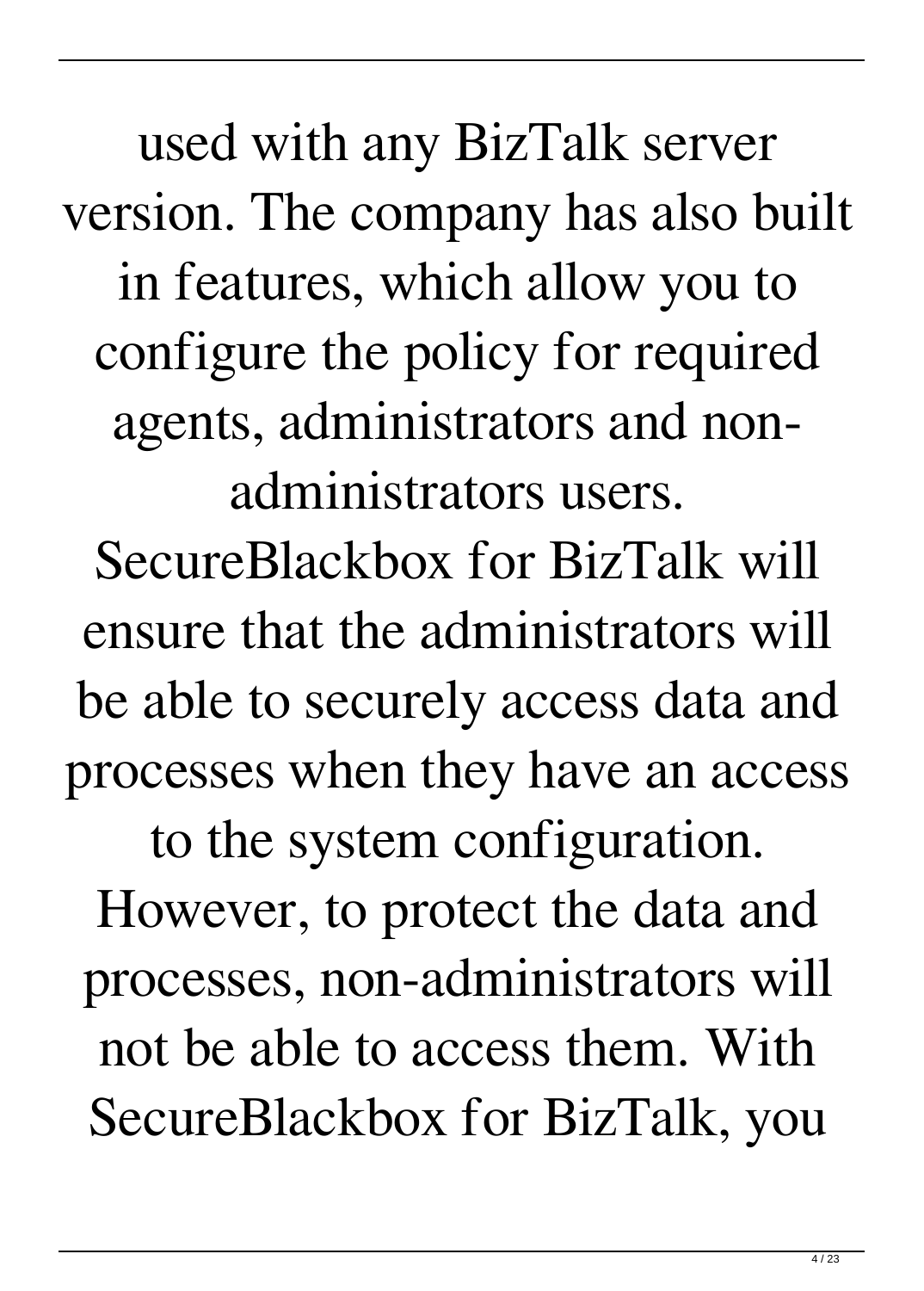can enable the following features: Include SSL certificates in the Windows Certificate store Generate self-signed certificates, which are self-signed Enable encrypted data connections using SSL or FTPS/SFTP Specify the name of the computer that will serve the certificate, which will be included in the Windows Certificate Store Specify whether or not the HTTPS server will require an additional client certificate or certificate chain Configure the certificate lifetime Specify the type of key, which will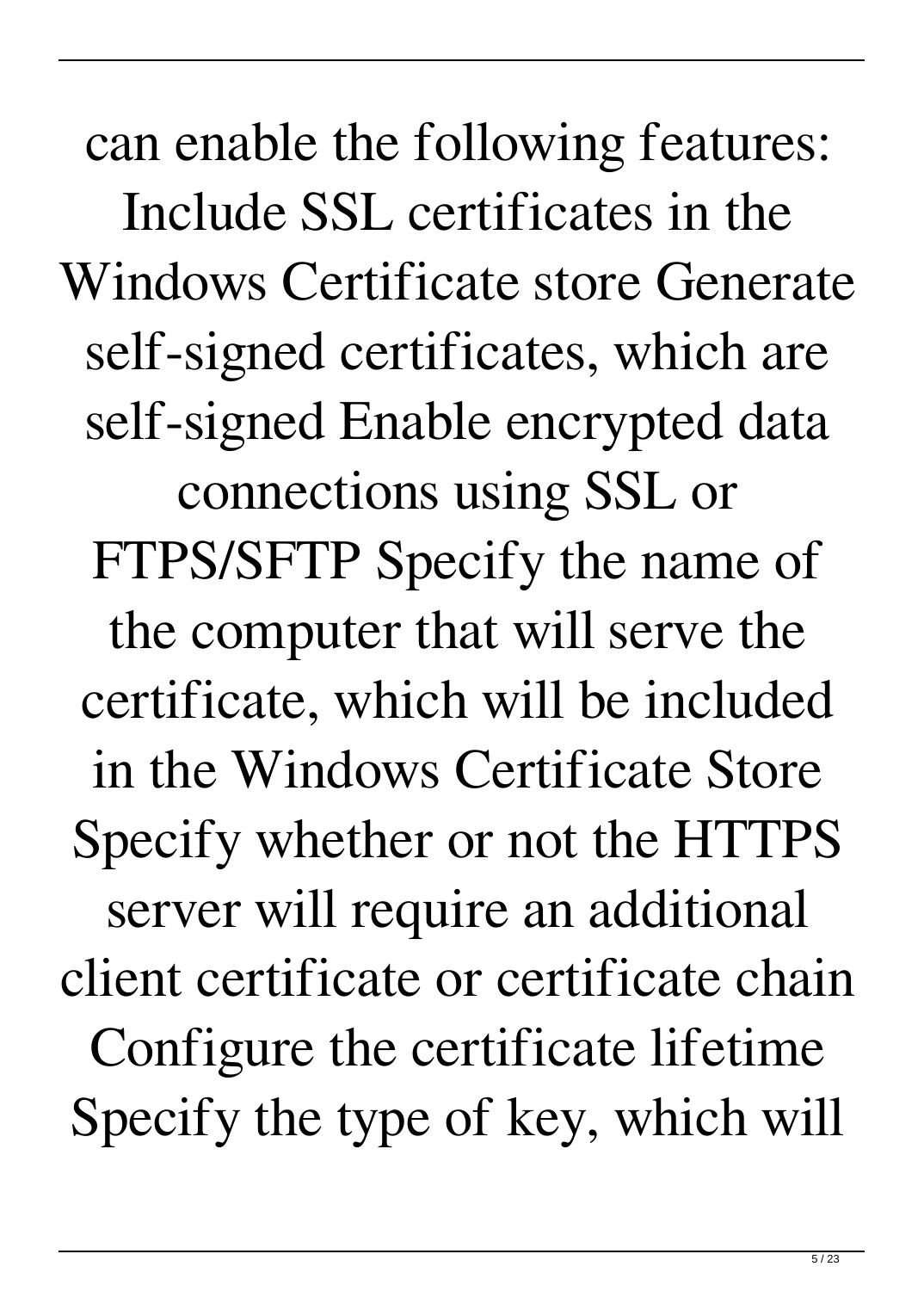be used to encrypt data Generate the encryption key from the password Enforce the encryption to be available only for the following IP addresses Using PGP/MIME, you

**SecureBlackbox For BizTalk Activation Key**

Runs all your web applications as a service and routes all HTTP requests to these services. Provides you to run any Windows service as a Web Application. For example, a company may want to run their CRM system as a Web application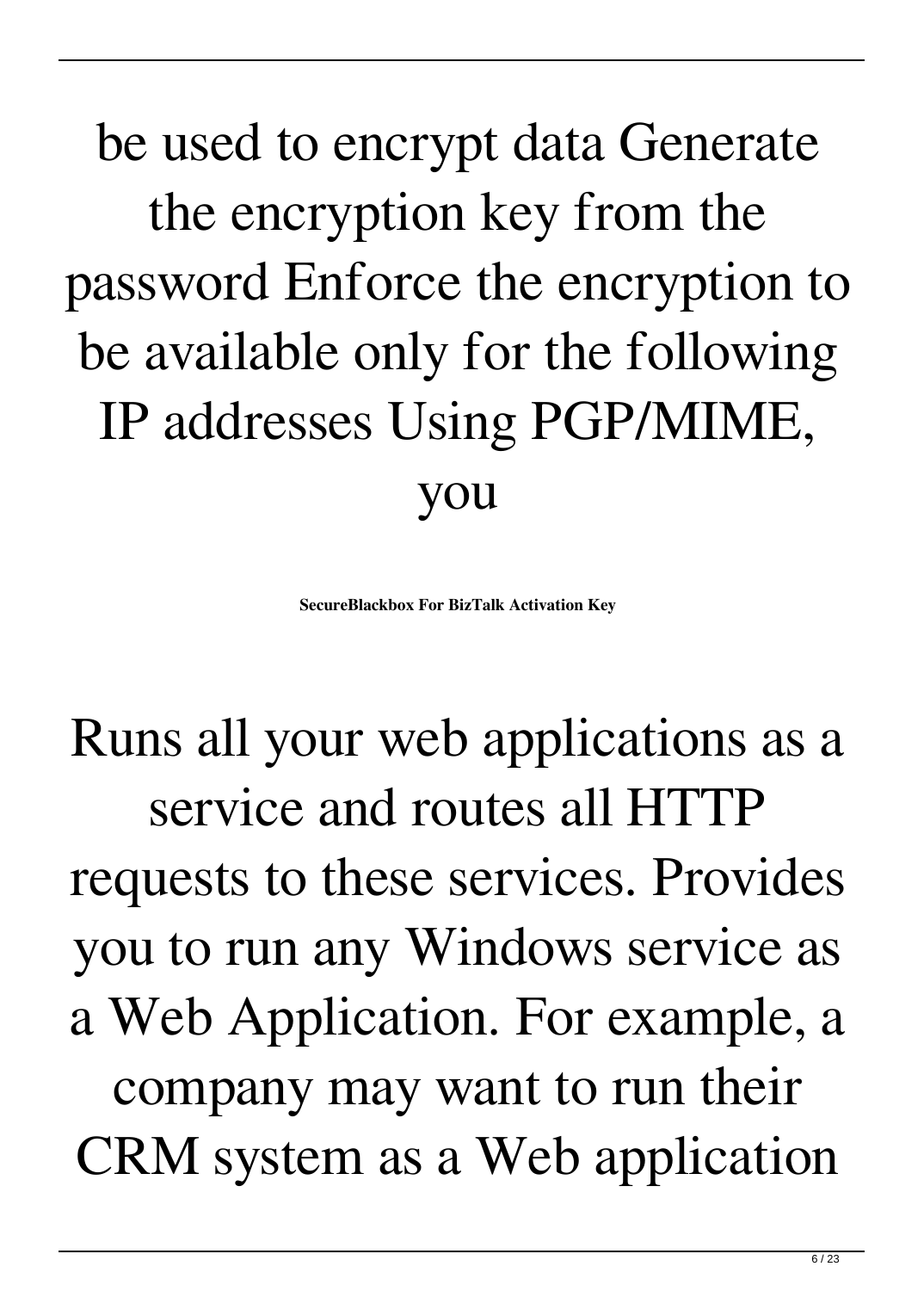for internal employees and also want to run an application that controls their outside website as a Web Application for external customers. There is a need for a web application that could be used to check for SOPs violations by users (auditors). The application should have some drill down reporting mechanism. Such an application could be very useful in some organizations. Useful if you work for a call center and need to translate audio message to text using human-readable voices. Or you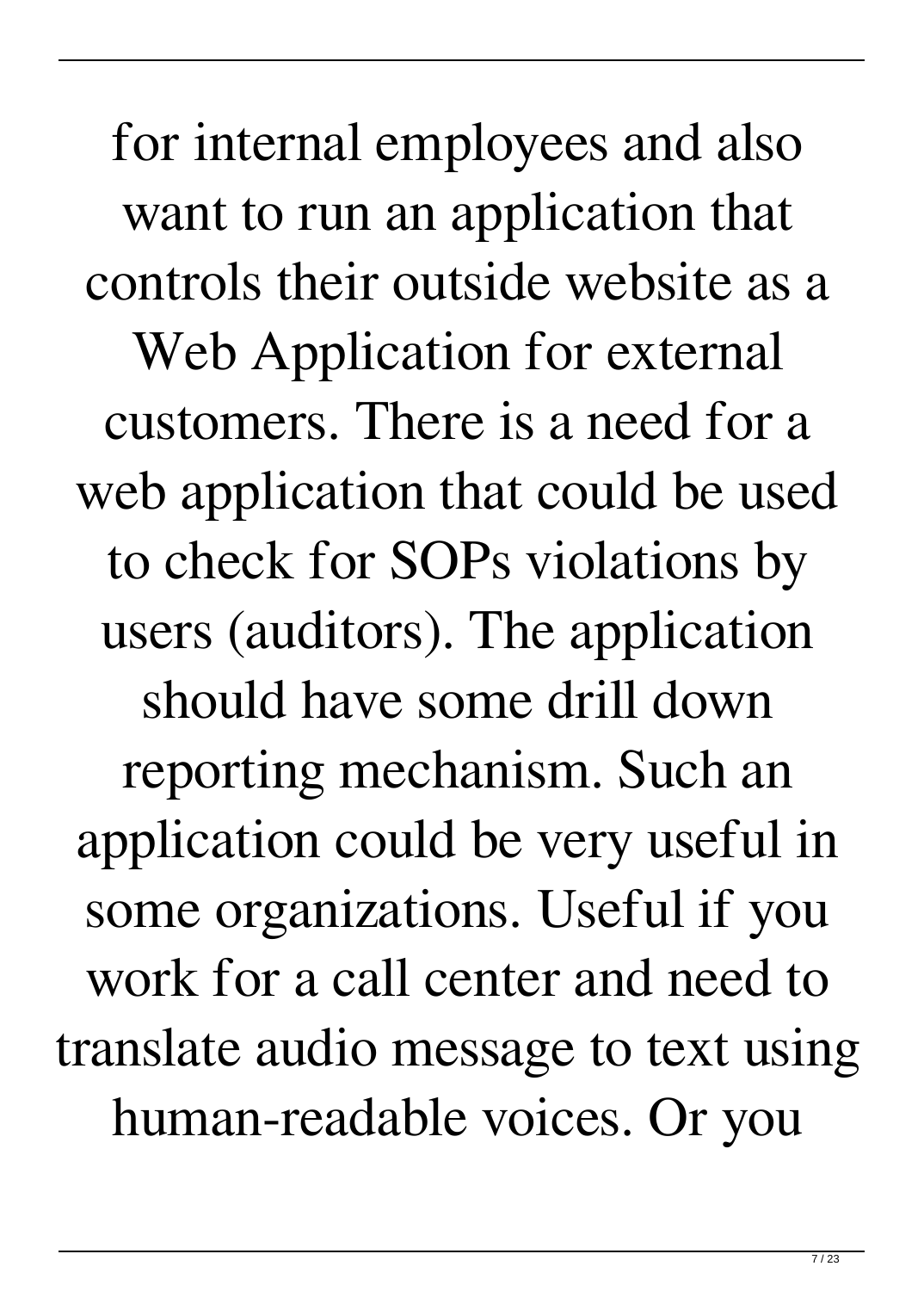have voice files, and need to convert them to text. Download Source Code: SecurityAccess7 is a deployment package that contains

the components necessary to establish the current user's identity, apply security policies and define the security configuration settings for your BizTalk environment. The SecurityAccess7 package contains the following components. SQL Server 2005 Express: SQL Server Express is a SQL Server database engine that provides the same SQL Server tools as the more robust SQL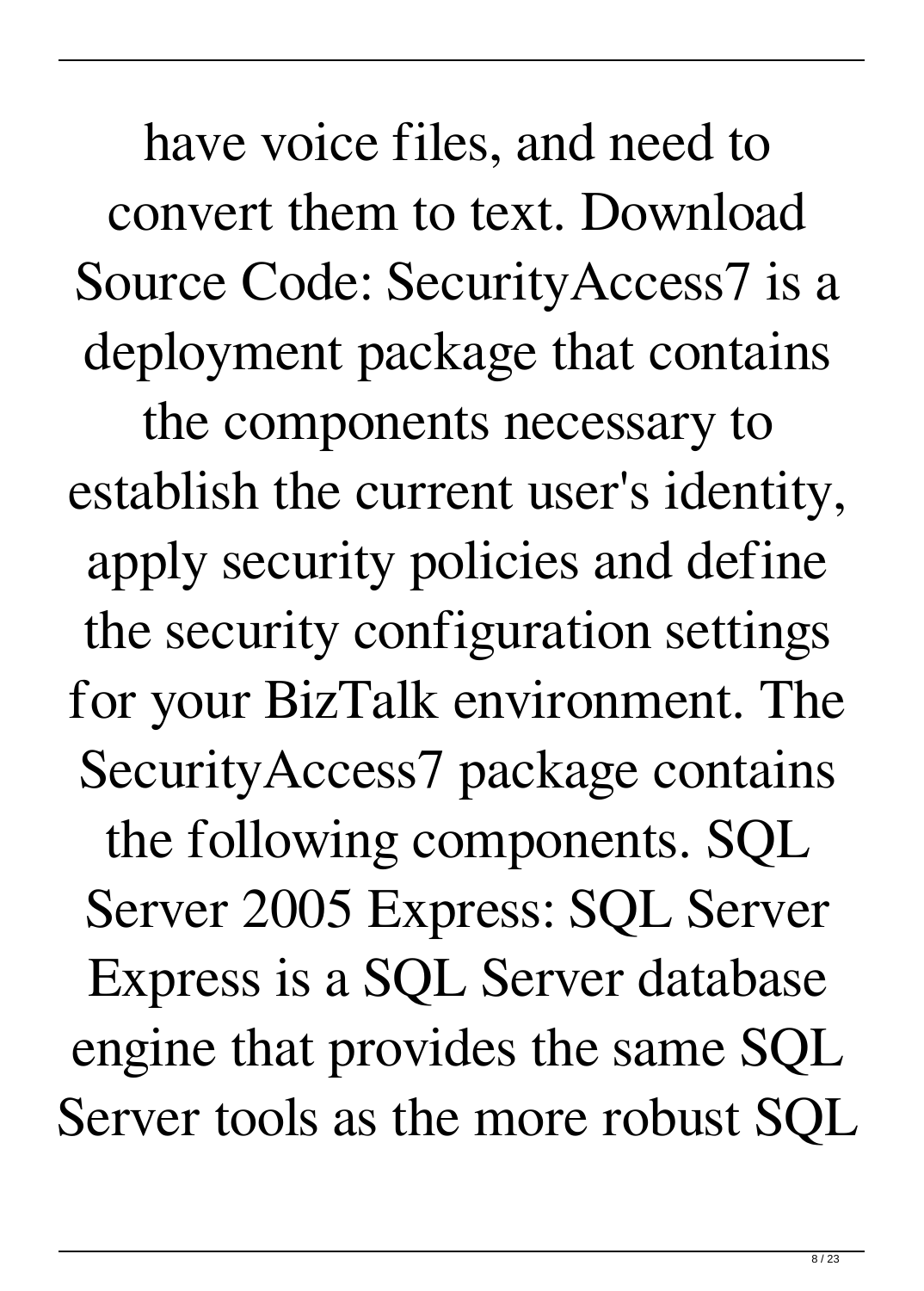Server 2005 engine. SQL Server Express is completely free for personal use and is a great way to get your hands dirty with SQL Server before you migrate to a production environment. SQL Server Express is supported on Windows 2000, XP, Server 2003 and Server 2008. It runs on any platform that supports Windows 2000, Windows XP, Server 2003 or Server 2008. SQL Server 2005 Express can be used with any version of SQL Server Management Studio. A database of your choice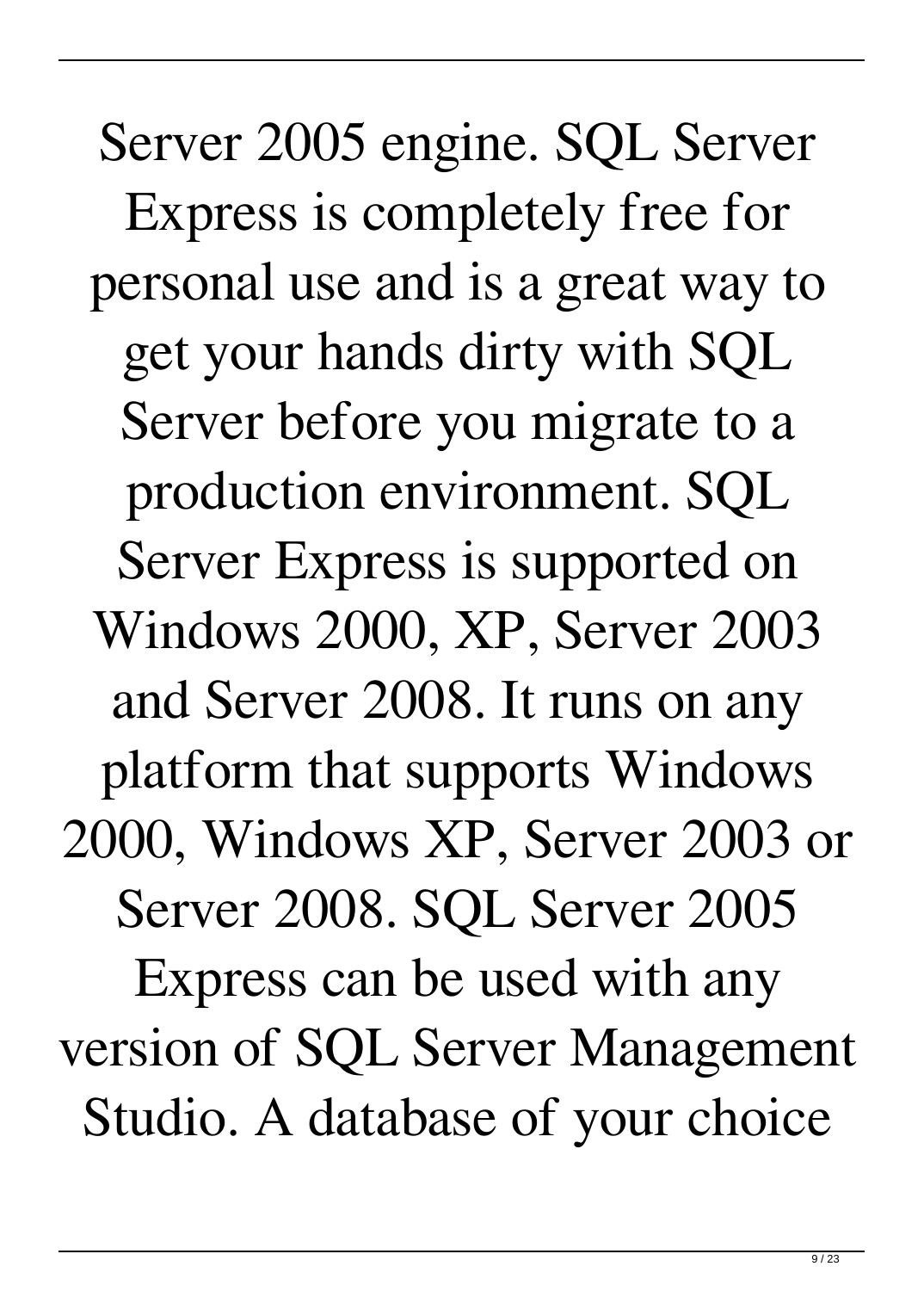can be created using SQL Server Management Studio and the database engine and other SQL Server components can be deployed to your server using SQL Server 2005 Express. SQL Server 2005 Express can be used for development, testing and demonstration purposes. SQL Server 2005 Express is a good starting point for learning SQL Server. eBayMap is a web application that will help you build interactive maps for both web and mobile. It was inspired by Google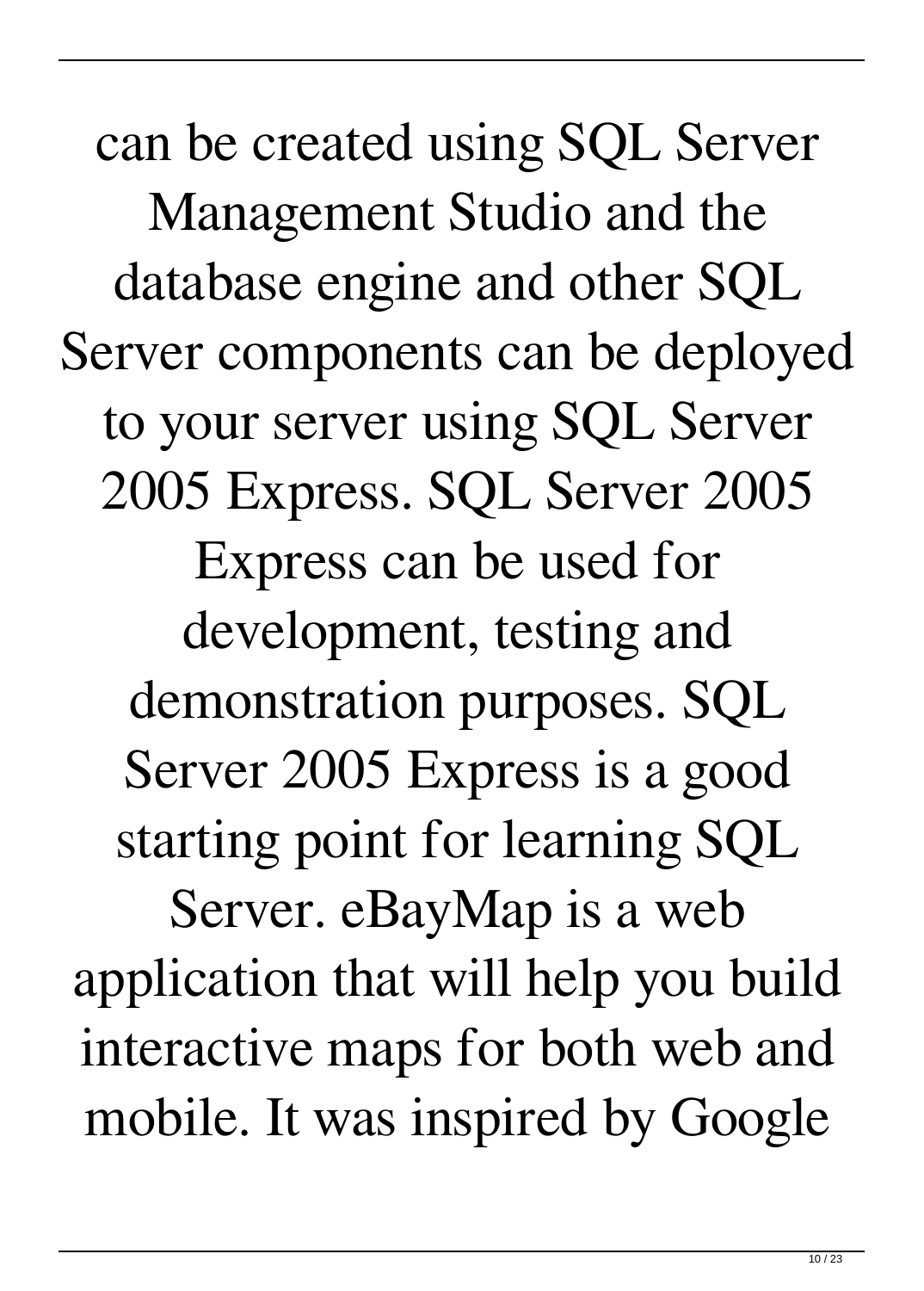Maps. The tool has a very simple interface. You can create a map from an external GeoJSON file or directly from a KML file. You can easily add layers to the map. You can also add overlays and edit them. You can rotate and zoom the map. The tool is very easy to use. A very useful application to improve your knowledge of GIS. DocX is an XML document processing tool for Microsoft Office 81e310abbf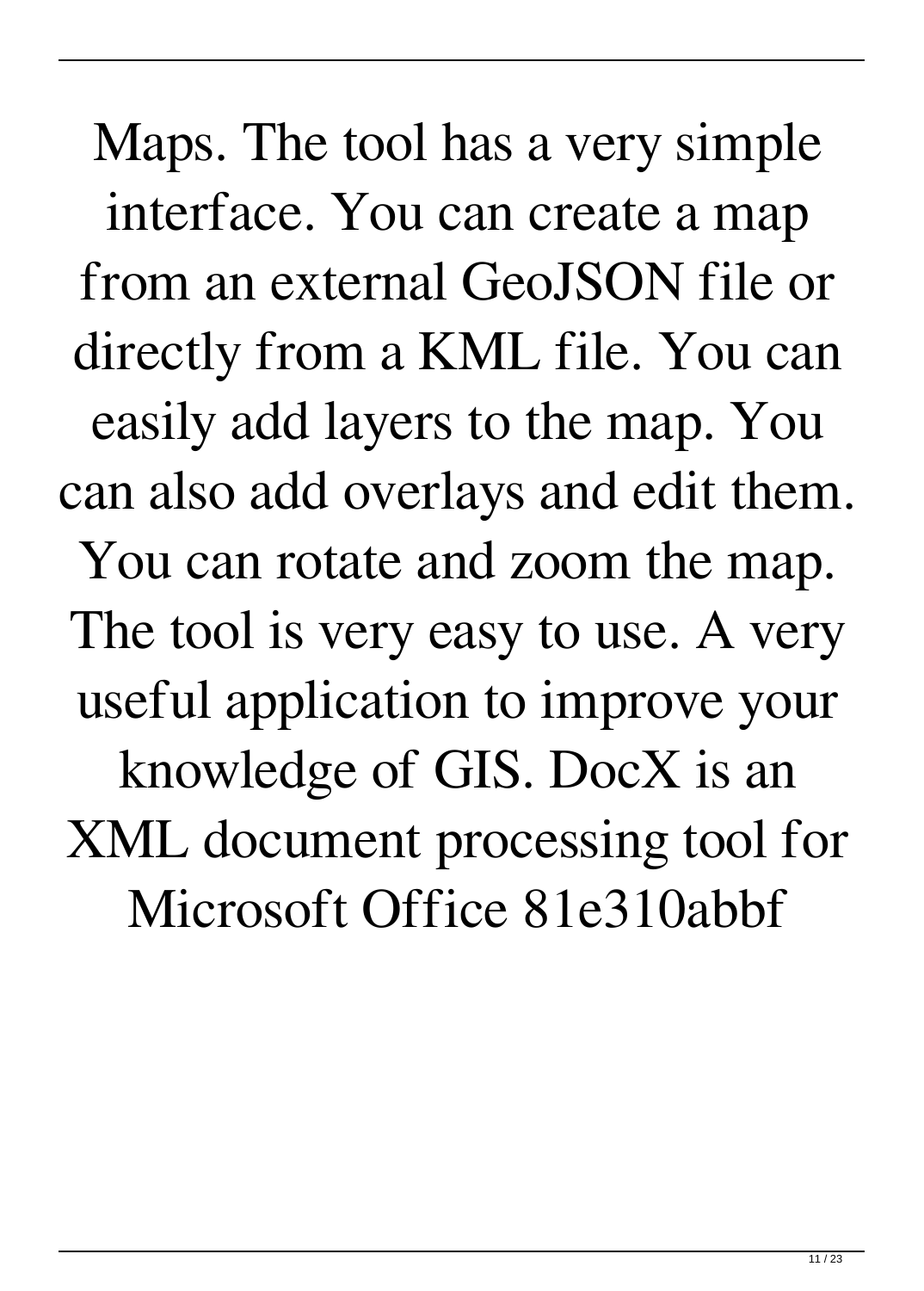SecureBlackbox for BizTalk is a unique security framework for BizTalk, and let you secure the data, which is stored and transferred via your BizTalk orchestrations. Standard components are included in SecureBlackbox for BizTalk: SecureBlackbox for BizTalk can be used as a standalone product, a container for or on top of any other application or as a standalone product, for your internal organization. With SecureBlackbox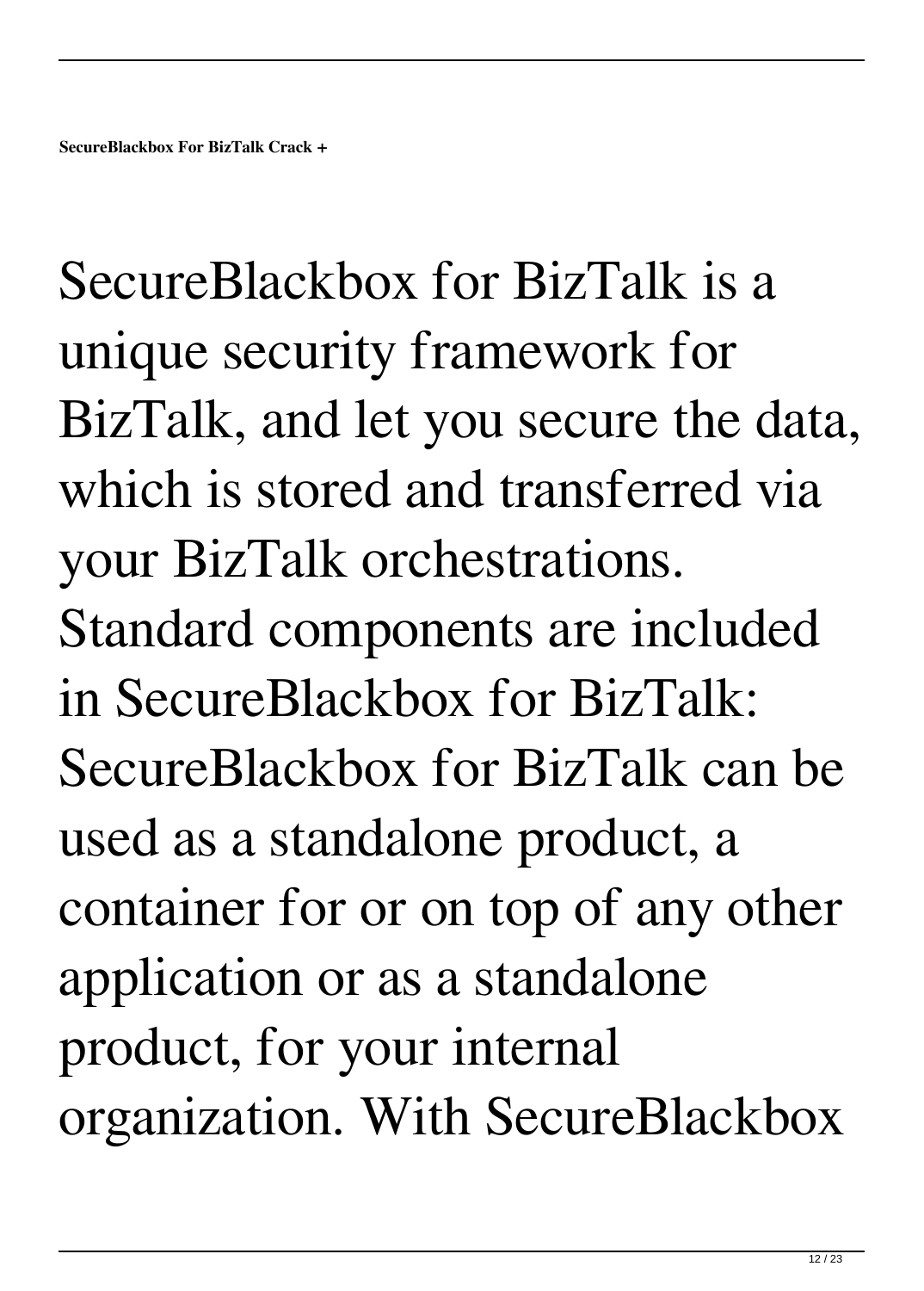for BizTalk you can secure the data, which is stored and transferred via your BizTalk orchestrations. As you can see above, the SecureBlackbox for BizTalk supports both the SFTP and the SMTP protocol. The SecureBlackbox for BizTalk can be used in both the classic and the BizTalk Server Version 11 and can be used both in the BizTalk Server and BizTalk Server 2010R2. When you need to transfer the data securely via SFTP, FTPS or SMTP protocol, you will find the appropriate adapter included. When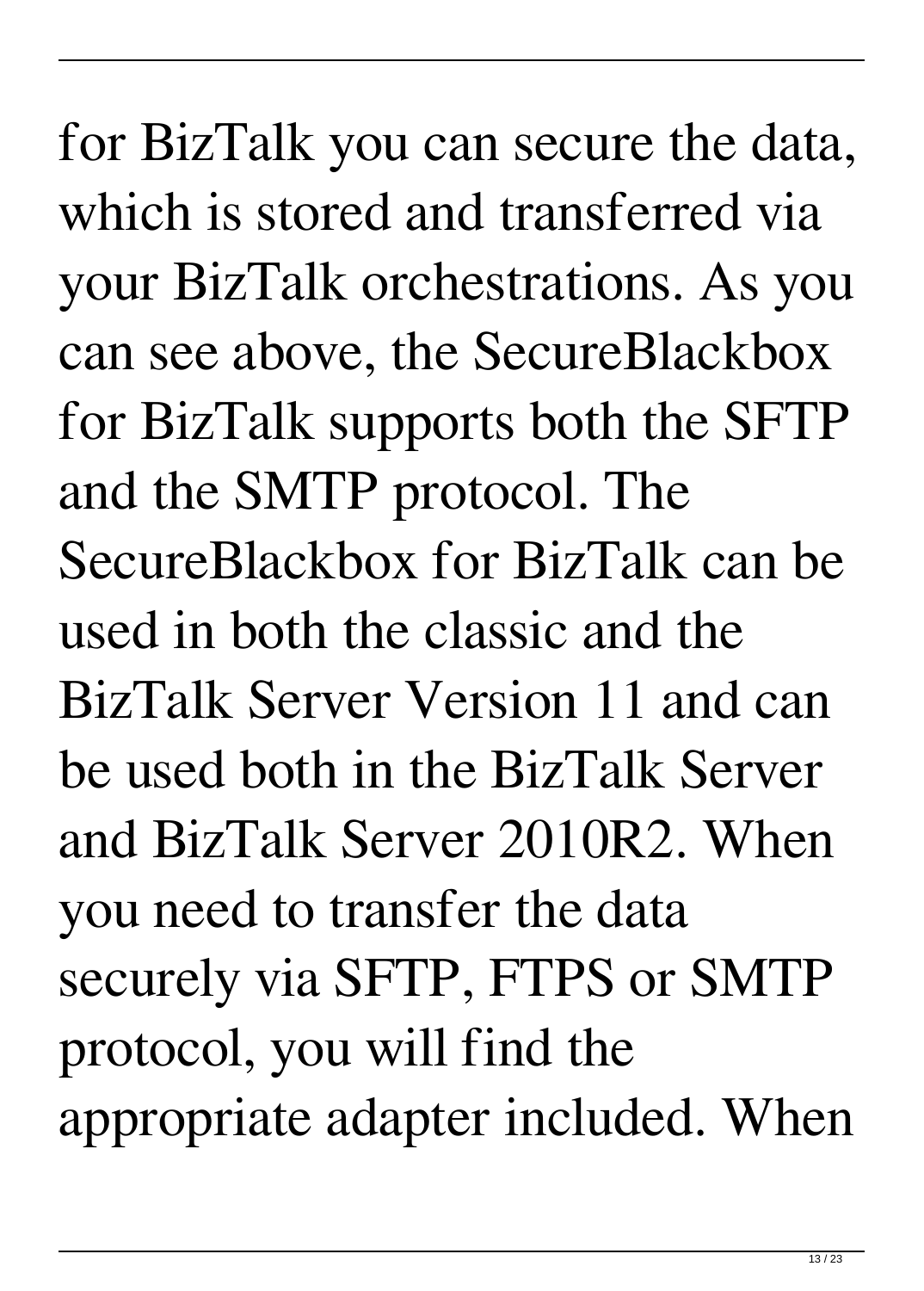you need to transfer the data securely via SFTP, FTPS or SMTP protocol, with you SecureBlackbox for BizTalk will find the appropriate adapter included. Licensing References Category:Business softwareList of plants found in California This is a list of plants found in California. Taxonomic groups Caryophyllales (caryophylls, spinach, broccoli, kale, and others) Boraginaceae (borage, garden borax) Berberidaceae (barberry, Oregon grape) Convolvulaceae (morning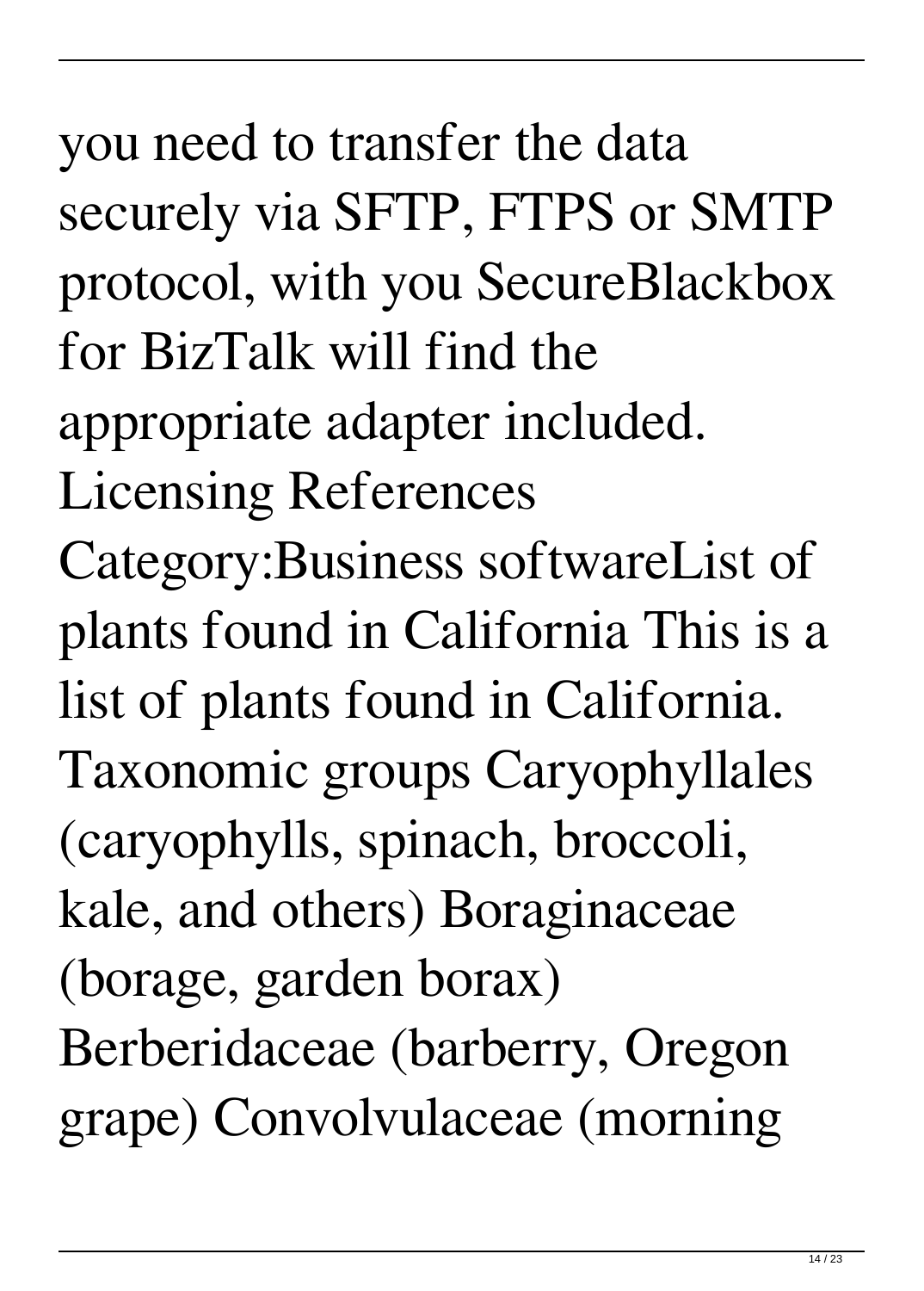glory) Crassulaceae (stonecrop) Cucurbitaceae (pumpkin, melon, squash) Dilleniaceae (dill, fennel) Iridaceae (iris) Lamiaceae (mint, basil) Marantaceae (marjoram) Myrtaceae (myrtle, citrus) Oleaceae (olives) Polygonaceae (arrowhead, knotweed) Portulacaceae (portulaca) Rosaceae (rose, apple, cherry) Rubiaceae (coffee, cayenne) Scrophulariaceae (figwort, woodruff) Solanaceae (nightshade, tomato, potato, eggplant, pepper, tobacco) Urticaceae (holly)

**What's New In SecureBlackbox For BizTalk?**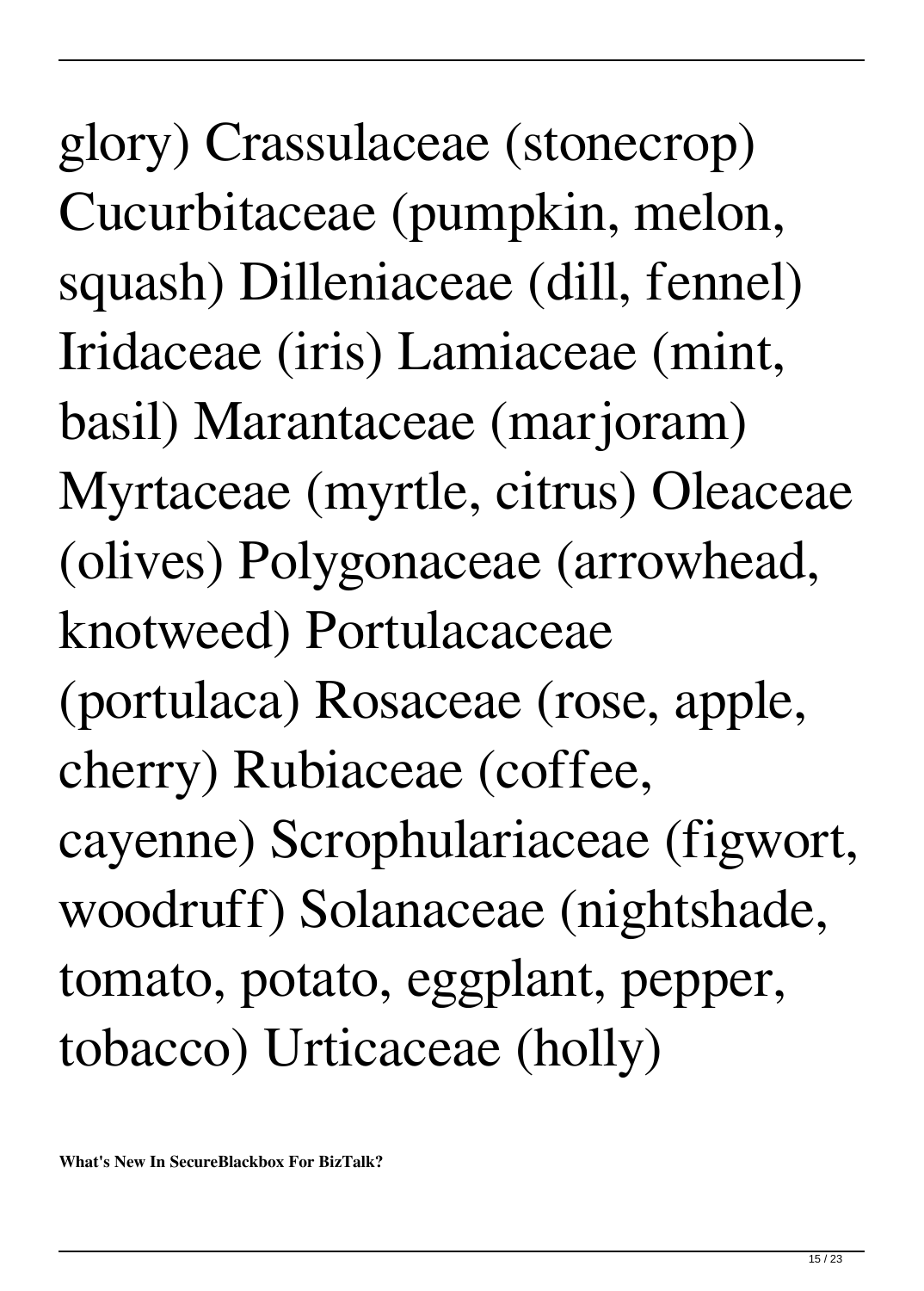SecureBlackbox for BizTalk lets you secure the data, which is stored and transferred via your BizTalk orchestrations. When you need to transfer the data securely via SFTP, FTPS or SMTP protocol, you will find the appropriate adapter included. When you need to transfer the data securely via SFTP, FTPS or SMTP protocol, with you SecureBlackbox for BizTalk will find the appropriate adapter included. PGP, PKI, PDF, XML pipelines let you perform various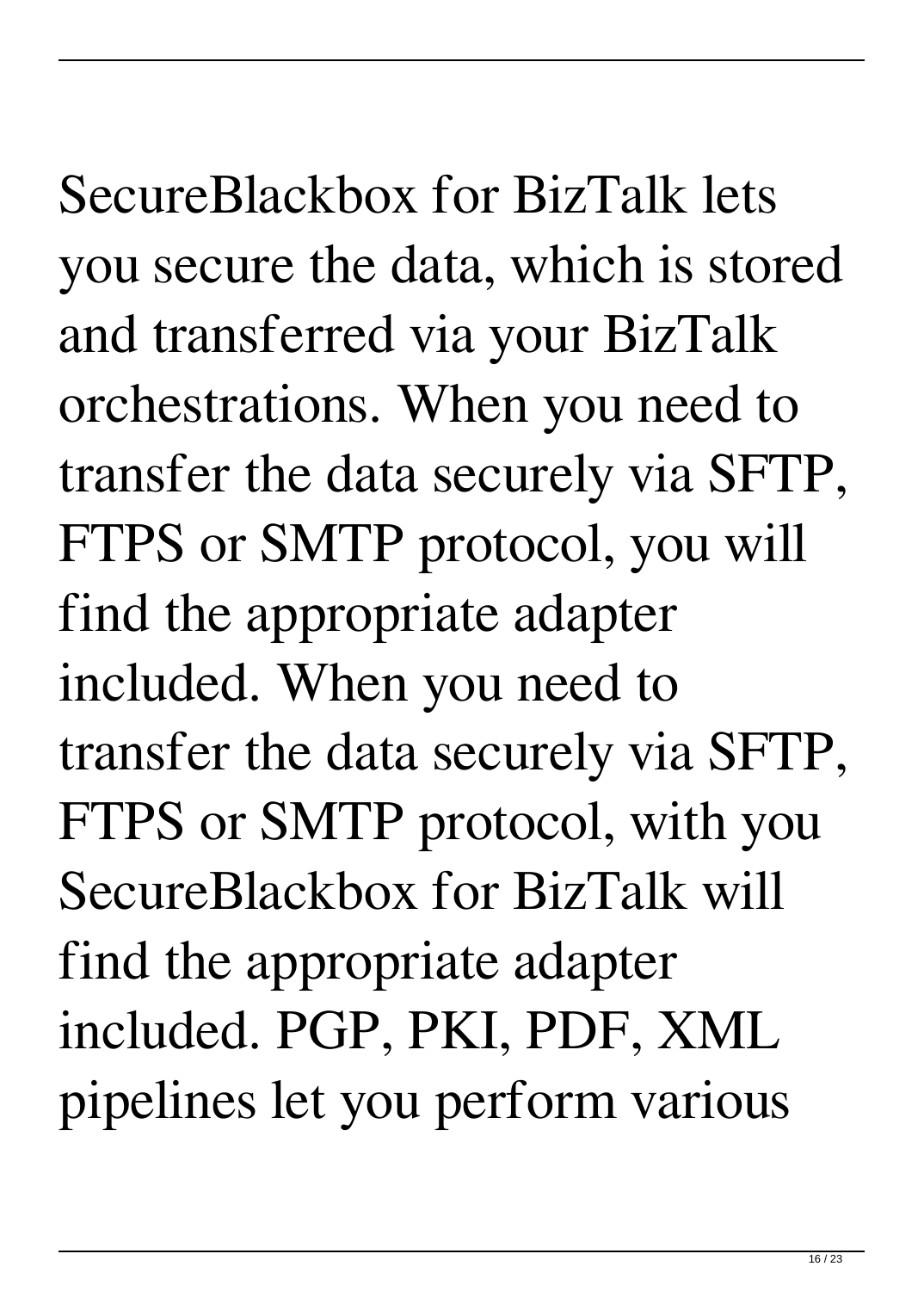cryptographic operations such as encryption, decryption, digital signing (including timestamping) and signature verification on your data. MIME pipeline with security enhancements (S/MIME and PGP/MIME) allows you to easily send e-mail from BizTalk. SecureBlackbox for BizTalk 3.0.0 includes a new and advanced feature called "Post Fix" that lets you perform all kind of functions on the received message or messages (attachments included). SecureBlackbox for BizTalk 3.0.0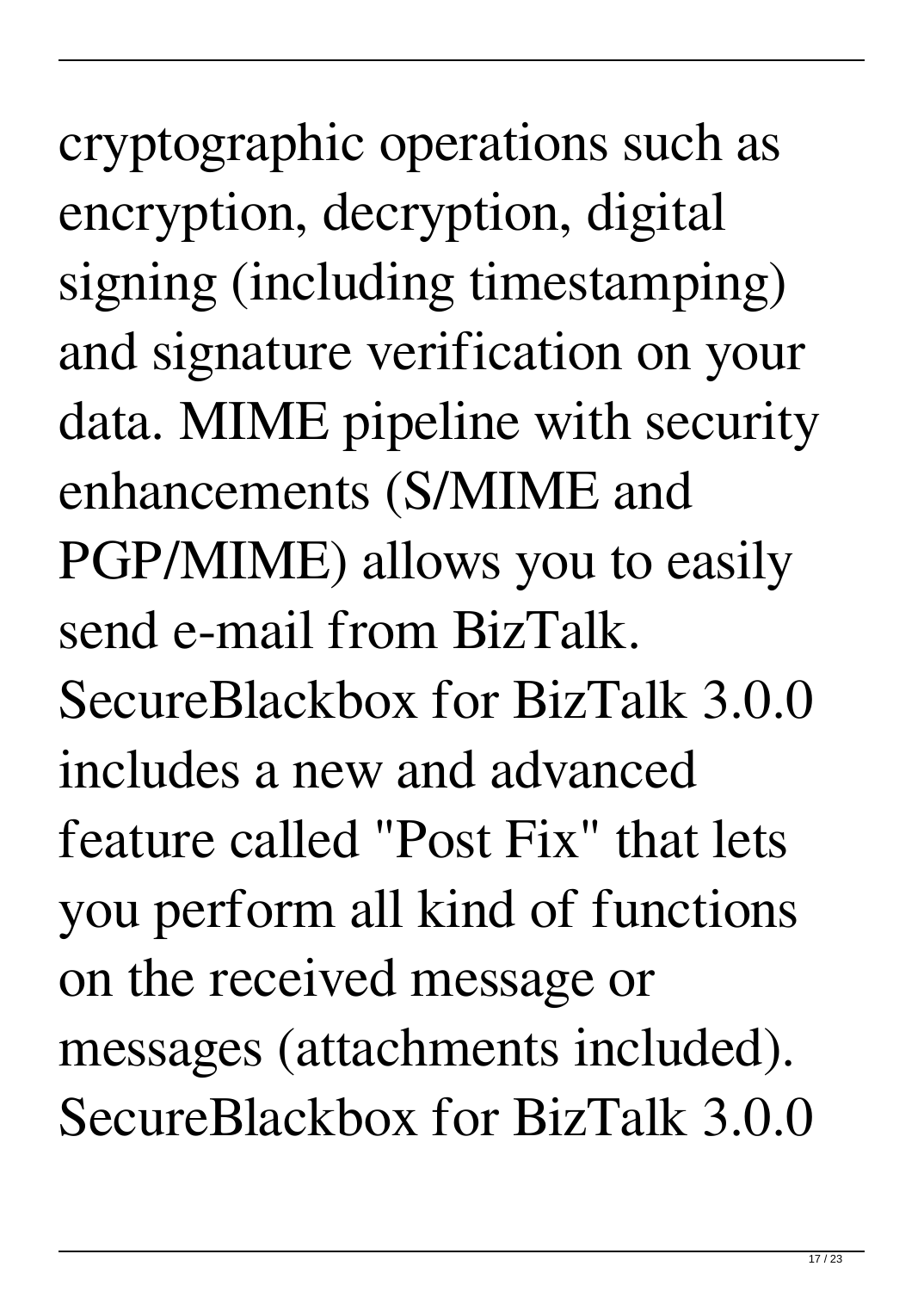includes a new and advanced feature called "Post Fix" that lets you perform all kind of functions on the received message or messages (attachments included). It supports not only simple operations like encoding/decoding, base64 or hex decoding but also complicated operations like pipelining, searching/replacing, dynamic templates and simple authentication and more... Here you can read the main features of SecureBlackbox for BizTalk SecureBlackbox for BizTalk 3.0.0 includes a new and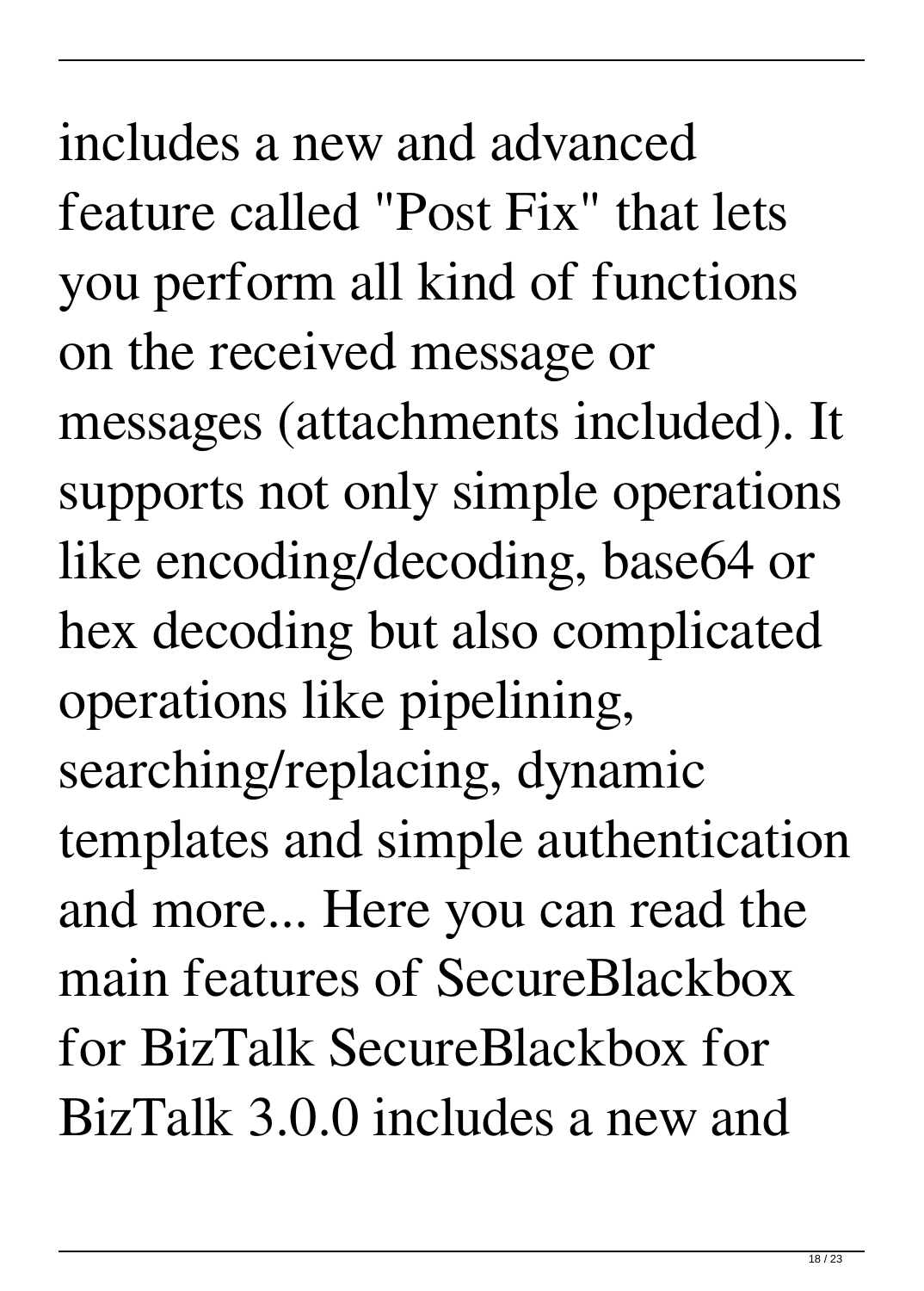advanced feature called "Post Fix" that lets you perform all kind of functions on the received message or messages (attachments included). SecureBlackbox for BizTalk 3.0.0 includes a new and advanced feature called "Post Fix" that lets you perform all kind of functions on the received message or messages (attachments included). It supports not only simple operations like encoding/decoding, base64 or hex decoding but also complicated operations like pipelining, searching/replacing, dynamic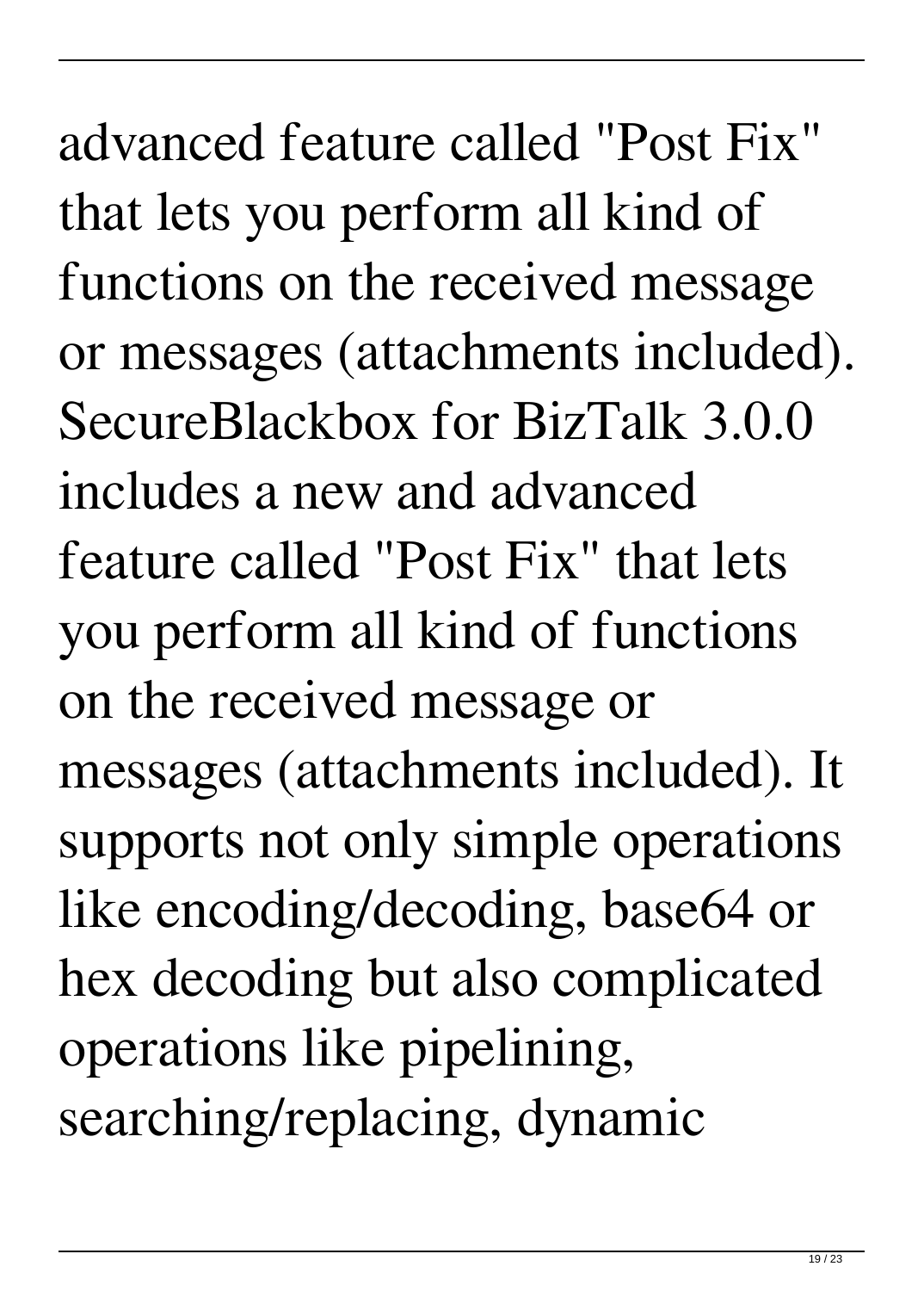templates and simple authentication and more... Here you can read the main features of SecureBlackbox for BizTalk SecureBlackbox for BizTalk 3.0.0 includes a new and advanced feature called "Post Fix" that lets you perform all kind of functions on the received message or messages (attachments included). SecureBlackbox for BizTalk 3.0.0 includes a new and advanced feature called "Post Fix" that lets you perform all kind of functions on the received message or messages (attachments included). It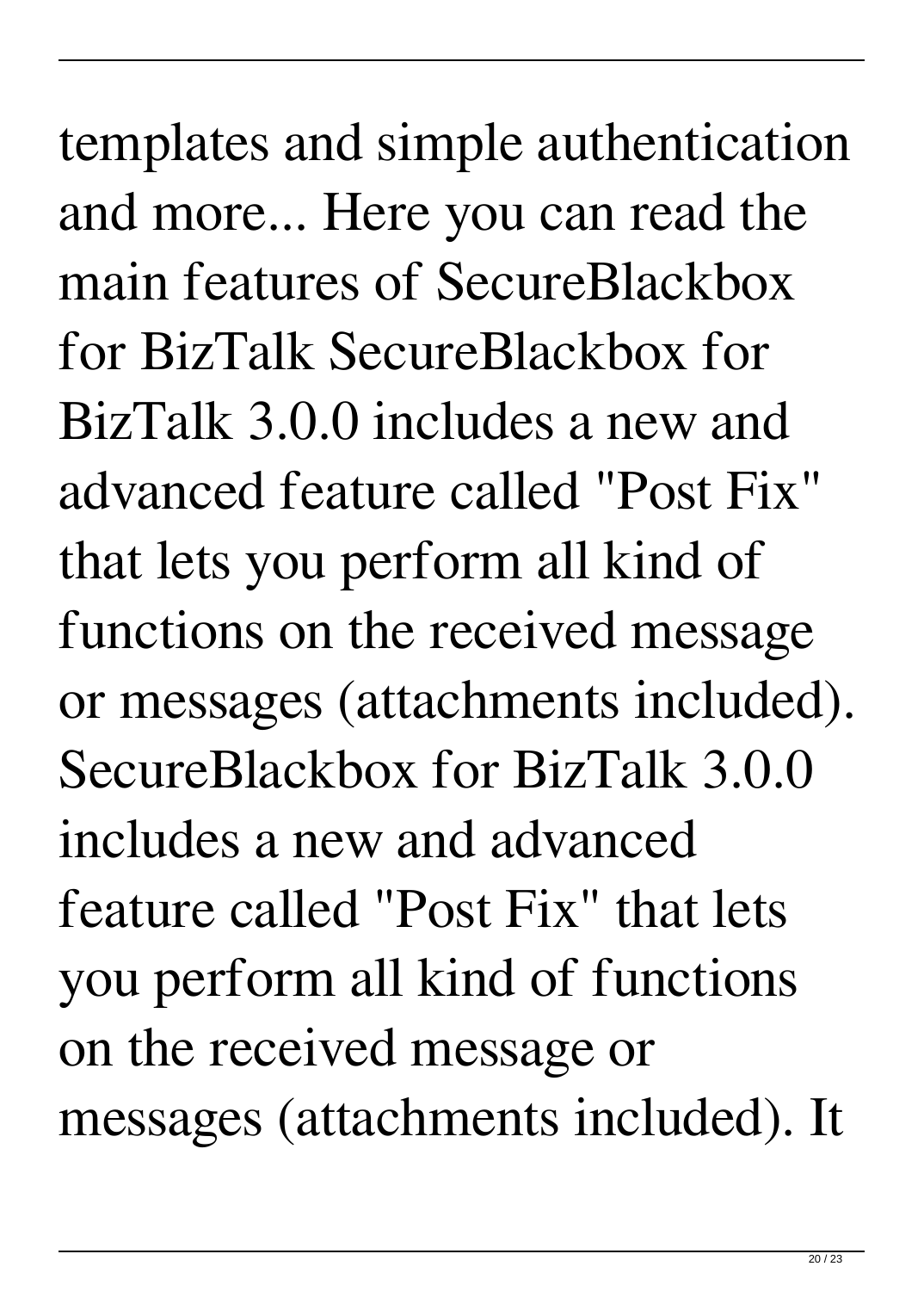supports not only simple operations like encoding/decoding, base64 or hex decoding but also complicated operations like pipelining, searching/replacing, dynamic templates and simple authentication and more... Here you can read the main features of SecureBlackbox for BizTalk SecureBlackbox for BizTalk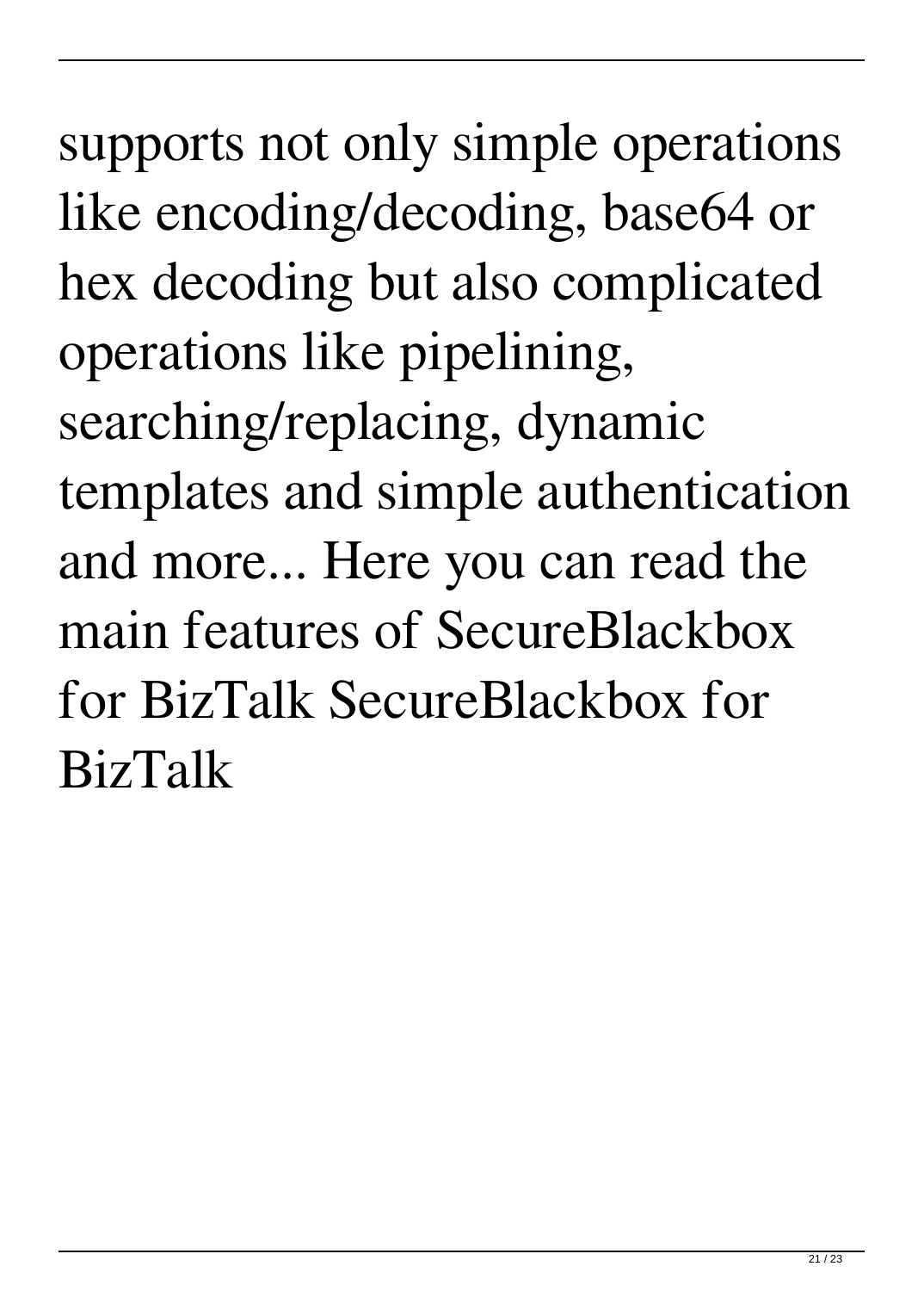**System Requirements For SecureBlackbox For BizTalk:**

Minimum: OS: Windows 7 SP1 (32-bit or 64-bit), Windows 8.1 (32-bit or 64-bit), Windows 10 (32-bit or 64-bit) Processor: Intel Pentium Dual Core E2160, AMD Athlon II X3 435, Core i3 2.8GHz Memory: 1 GB RAM Graphics: Nvidia 7600 GS (driver version 260.19.12) DirectX: Version 9.0c Hard Drive: 30 GB available space Sound

<https://netafits.com/wp-content/uploads/2022/06/ysehann.pdf> <https://cefcredit.com/wp-content/uploads/2022/06/henale.pdf> <https://pier-beach.com/wp-content/uploads/2022/06/kakachr.pdf> [https://lanesida.com/wp-content/uploads/2022/06/Starcraft\\_Icon\\_Pack.pdf](https://lanesida.com/wp-content/uploads/2022/06/Starcraft_Icon_Pack.pdf) [https://doitory.com/wp-content/uploads/2022/06/NFOpad\\_Portable.pdf](https://doitory.com/wp-content/uploads/2022/06/NFOpad_Portable.pdf) <http://pussyhub.net/wp-content/uploads/2022/06/chanmal.pdf>